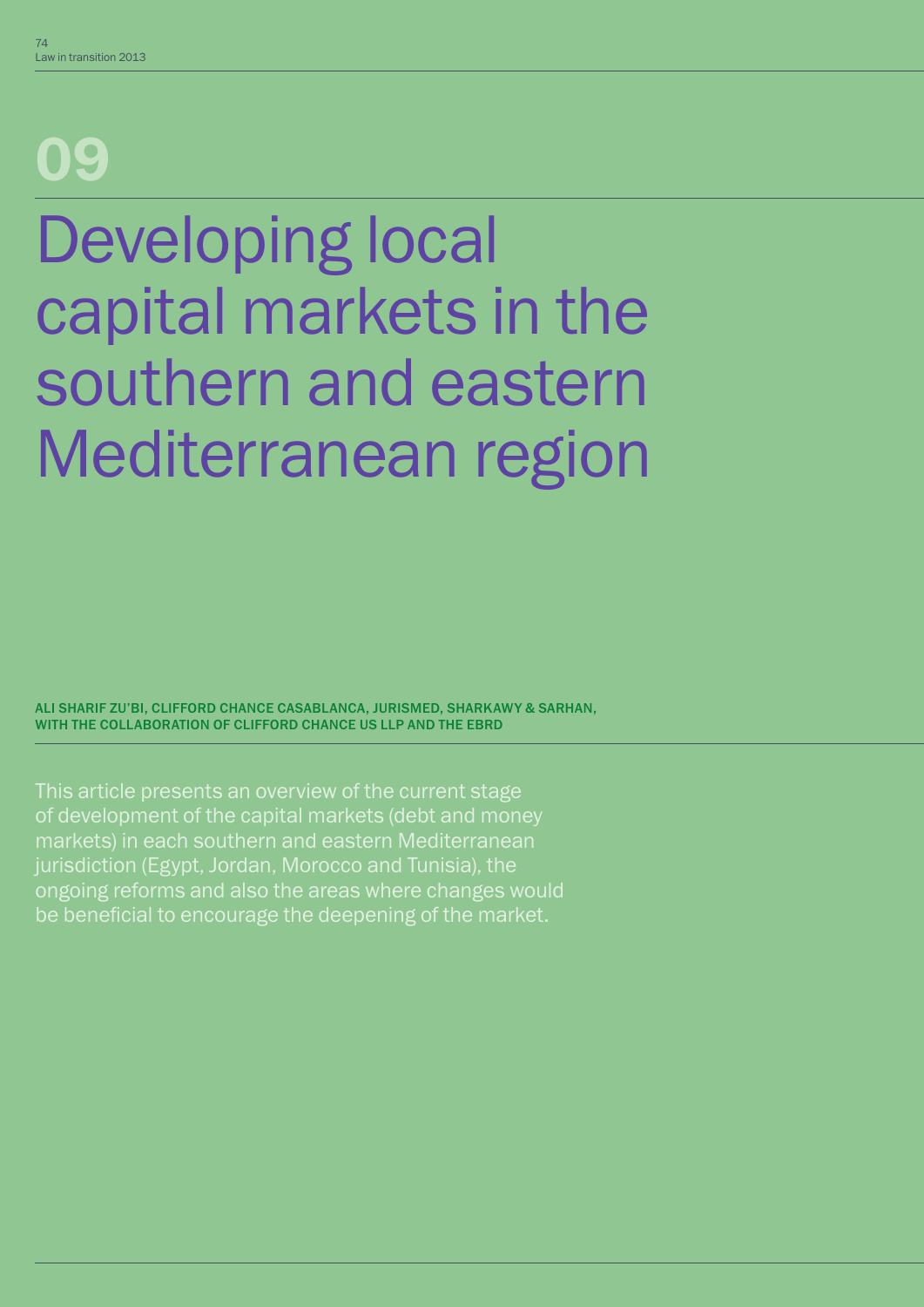

## Introduction

Capital market development has always been high on the transition agenda for the majority of the EBRD's countries of operations. In 2010, following the global financial crisis, the EBRD launched the Local Currency and Local Capital Markets Initiative (Initiative), whose aim is to encourage local currency lending as well as the development of local capital markets where local sources of domestic funding can be mobilised, thereby reducing the reliance on foreign currency lending and the related foreign exchange risks, and encouraging local savings. As part of the Initiative, the EBRD conducted an assessment reviewing the legal and regulatory framework necessary to support a vibrant local capital market, against the stage of development of the jurisdiction in question. The assessment was conducted in 10 jurisdictions in the eastern

Europe and central Asia (EECA) region: Georgia, Hungary, Kazakhstan, Mongolia, Poland, Romania, Russia, Serbia, Turkey and Ukraine.

Following the Bank's expansion into the southern and eastern Mediterranean (SEMED) region, the EBRD and its Legal Transition Team, in cooperation with international law firm Clifford Chance US LLP, teamed up with expert local counsel from the region to provide an assessment of the legal and regulatory regime for capital markets activity in SEMED. The ECA assessment's tested methodology was used. This article presents a summary overview of the current stage of development of the capital markets in each SEMED jurisdiction, the ongoing reforms and also the areas where reforms would be beneficial to encourage the deepening of the market. The main focus of the assessment and, therefore, this article, is on the debt and money markets.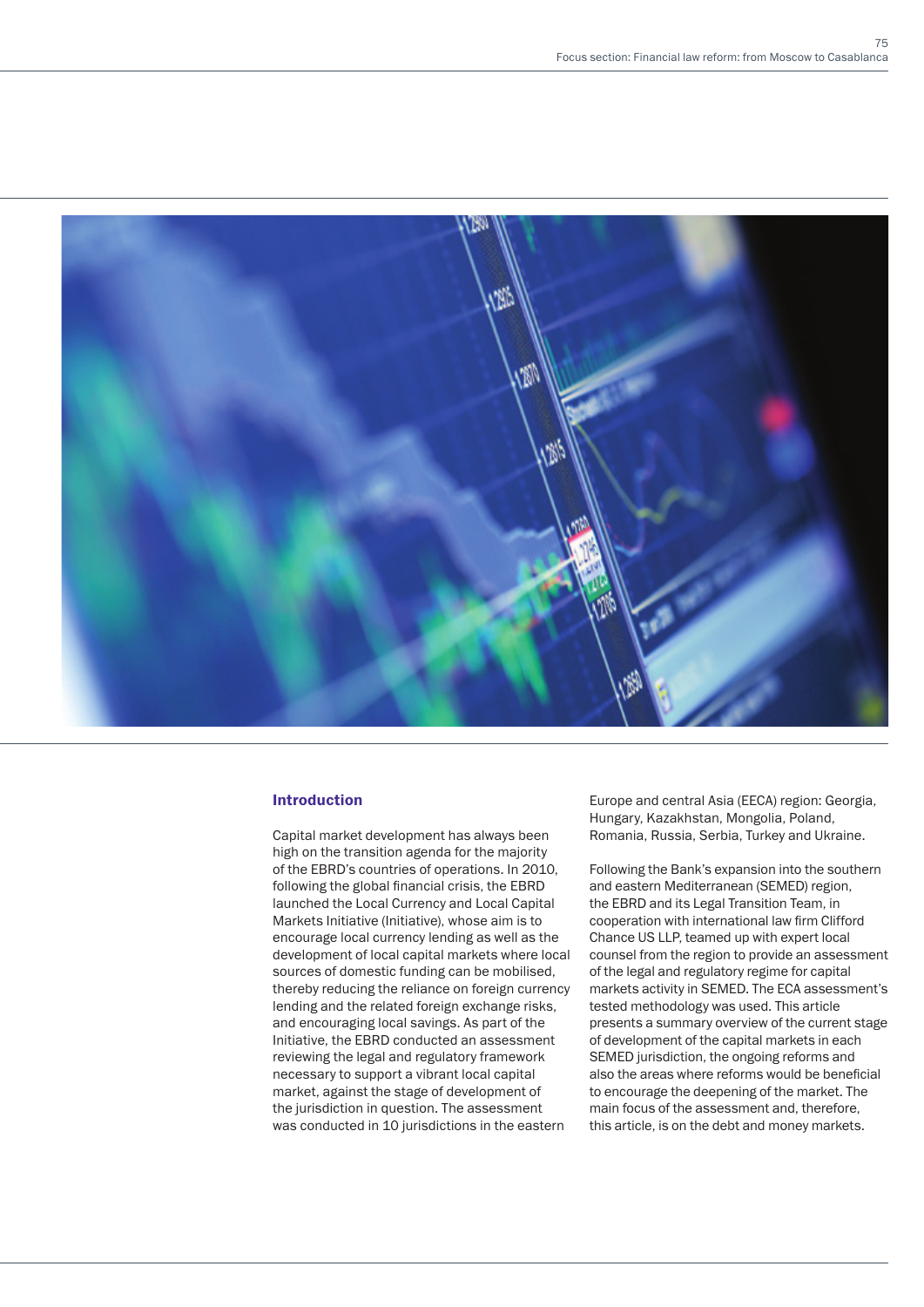# $\overline{\phantom{a}}$

The Companies Law provisions on corporate bonds are neither sufficiently clear nor detailed to create the confidence on the part of companies to issue corporate bonds

One needs to note that although SEMED countries share to some extent the same culture and language and are partially based on the French civil law system (Morocco and Tunisia, Egypt to a lesser extent), their respective legal frameworks are rather distinct and each jurisdiction is at a different stage of capital markets development and faces different issues hampering such development.

# Jordan

In Jordan, the primary bodies and institutions which regulate and monitor local capital market activity are the Council of Ministers, the Higher Ministerial Committee for the Management of the Public Debt, the Jordan Securities Commission (JSC) and the Central Bank of Jordan (CBJ).

The laws, regulations and instructions governing securities in Jordan tend to be couched in general terms. This lack of specificity, combined with a general dearth of practical experience by both market participants and regulators, sometimes leads to poor guidance concerning the issuance and regulation by the JSC of debt securities and this uncertainty may contribute to the general low volume of instruments issued.

For example, the provisions in the Securities Law<sup>1</sup> surrounding private placements of securities are unclear as to whether a private placement is defined as one where securities are *placed* with up to 30 investors or *offered* to up to 30 investors. Furthermore, neither the Law nor the applicable instructions offer guidance as to the length of the offering period. Another example of somewhat imprecise provisions can be found in the exemption, provided in the Securities Law, from issuing a prospectus if the securities are sold to an investor who is capable of assessing and bearing the investment risks. However, there is no definition as to who qualifies as such investors and thus, the concept of "qualified investor" is not appropriately defined. Also the Instructions for Registration, Deposit and Settlement of Securities of 2004 do not consistently distinguish between the types of securities and it is difficult to determine which specific provisions are to apply to different instruments, such as equities or bonds. Moreover, the Companies Law<sup>2</sup> provisions on corporate bonds are neither sufficiently clear nor detailed to create the confidence on the part of companies to issue corporate bonds, therefore explaining the low activity in this market. For example, under the Companies Law, on the issuance of corporate bonds,

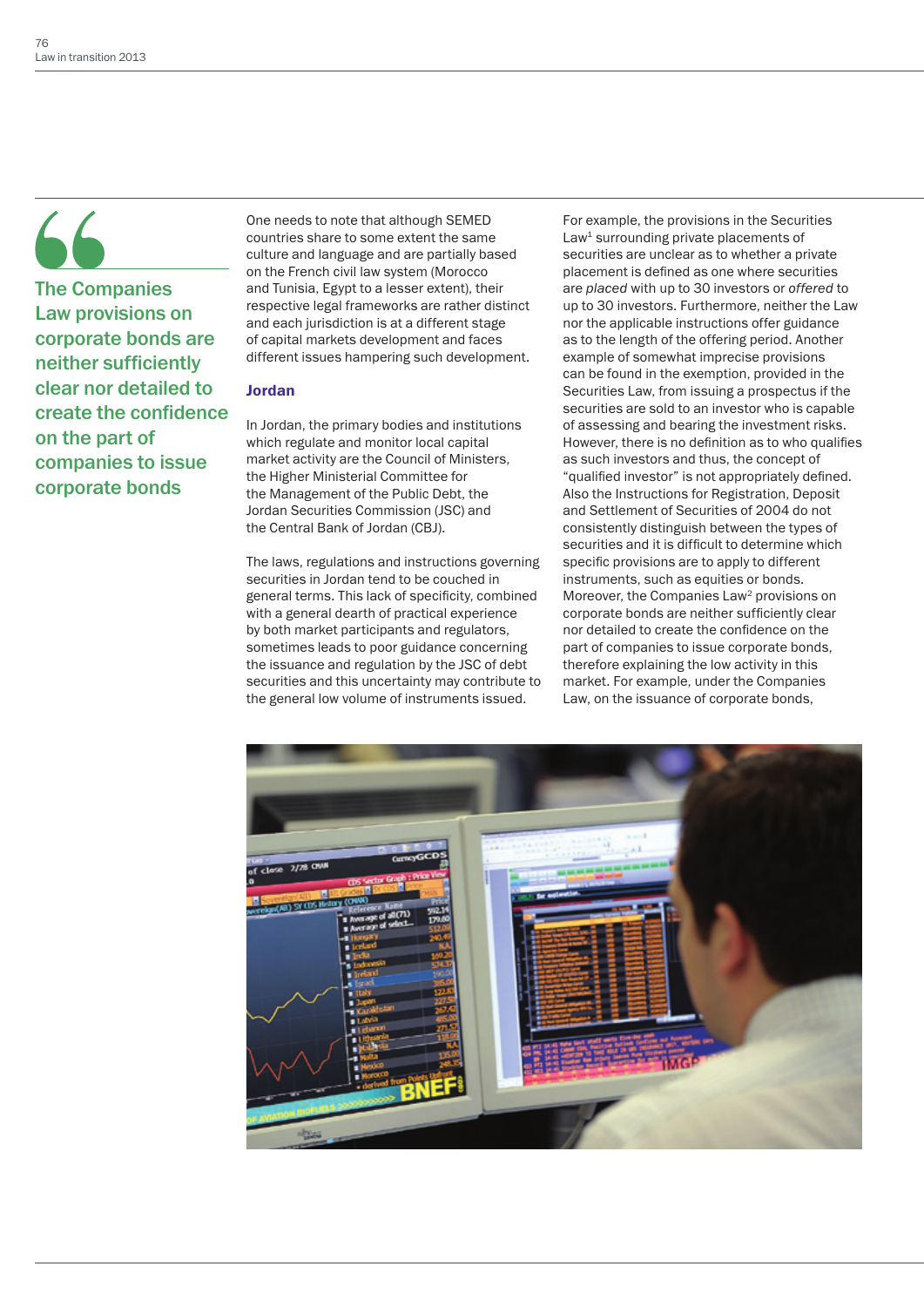The Jordanian money market, including derivatives, is rather nascent, partially because of the lack of legal certainty on derivatives

an Assembly must be formed and entrusted with the duty of protecting the rights of all bondholders. The Assembly must meet at the outset based on an invitation by the issuing company's board of directors. The Assembly has the right to appoint an Issuance Trustee, which must be licensed by the JSC. However, the Companies Law provides no further guidance on the Assembly's scope of authority or responsibility, particularly with respect to the duty of protection of the bondholders' rights.

Interestingly, the Jordanian parliament has recently adopted an Islamic Finance Sukuk Law No. (30) of 2012 (Sukuk Law), which will expand the variety of debt instruments in Jordan and will enhance the attractiveness of the Jordanian debt capital markets for Islamic market participants. The Sukuk Law allows these bonds to be issued in local currency (Jordanian dinar) or foreign currency; to be issued by government, public institutions, Islamic banks and companies; and to be traded on the Amman Stock Exchange or over-the-counter (OTC). However, the success of this Law will largely depend on implementing regulations, which still need to be developed by the JSC.

The Jordanian money market, including derivatives, is rather nascent, partially because of the lack of legal certainty on derivatives. For example, the definition of "securities" under the Securities Law specifically identifies certain derivatives contracts, namely "spot" contracts and "forward" contracts. Even though the definition also seems to include a catch-all provision which technically allows other types of derivatives to be considered "securities" under the Securities Law, the JSC has deemed the lack of implementing regulations, which allow for the regulation and issuance of derivatives as effectively prohibiting the use of such instruments. In addition, the CBJ has further restricted bank investment in derivatives by issuing instructions to restrict derivative investments by members of these industries. Another difficulty is that engaging in speculative derivatives transactions may qualify as engaging in gambling activities, which would, as in most countries, be illegal and void under the Jordanian Civil Code and under general Jordanian public policy. Because it is unclear to market participants which derivatives transactions would be considered "speculative" under Jordanian law, the use

of derivative transactions in commercial transactions is strongly discouraged.

# **Tunisia**

Tunisian capital markets are regulated and monitored by the Ministry of Finance (MOF), the Financial Market Council and the Central Bank of Tunisia. While many aspects of the framework that governs local debt markets in Tunisia are still rudimentary, legislative and regulatory reforms are ongoing. Specifically, the Tunisian authorities are currently considering a number of legislative changes, including expanding the types of debt securities instruments allowed as well as the adoption of laws to encourage Islamic finance, including sukuk issuances. The creation of a foreign exchange component in the Tunis Stock Exchange is also under consideration.

The current Law on the Reorganisation of Financial Markets<sup>3</sup> (Financial Markets Law), which was adopted in 1994, has not kept pace with more sophisticated instruments like derivatives transactions. In addition, there is considerable overlap between the Financial Markets Law and other, capital market-related laws, which may cause occasional conflicts and does not provide the clarity and guidance necessary for market participants and for the development of the local capital market. Moreover, the Financial Markets Law defines a "public offering" as an offering to 100 persons or more or an offering of securities which are listed or are to be listed on the Tunis Stock Exchange. This definition with respect to the reference to 100 persons is outdated and could be revised, focusing instead on whether the offering is made only to "sophisticated investors". This definition will also need to be modified to encompass all entities and natural persons that have the expertise, knowledge and skills necessary to undertake investment decisions and evaluate risks relating thereto. The new definition of "sophisticated investor" could, for example, be similar to the one provided by the recently adapted decree No 2012- 2945 dated 27 November 2012 implementing Article 23 of Law No. 88-92 of 2 August 1988 relating to investment companies and Article 22d of the Code on collective investment schemes. This definition of "sophisticated investor" encompasses companies that meet a number of defined criteria4.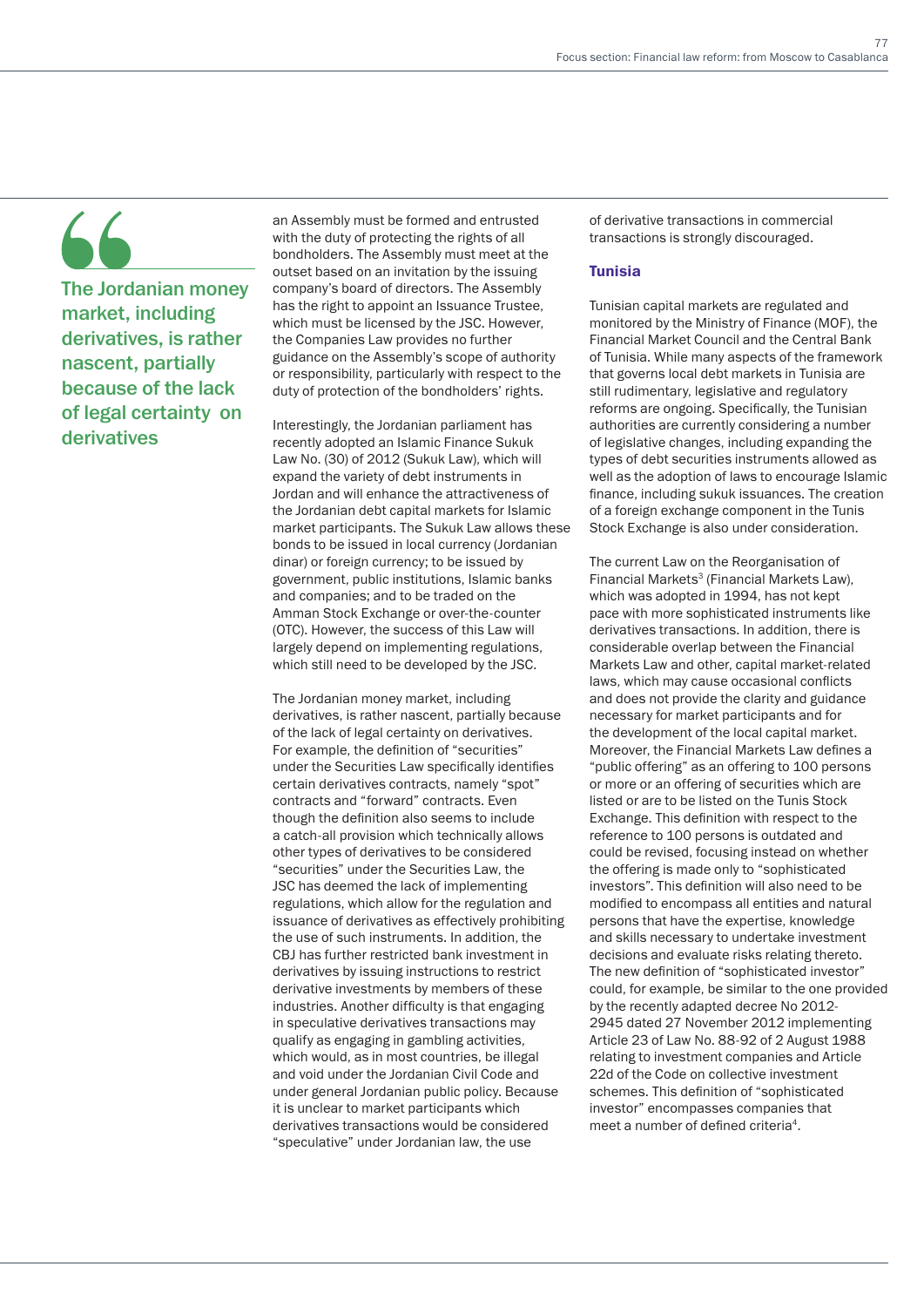# $66$

There are currently several legislative initiatives which are expected to expedite the development of the local capital markets in Tunisia

There are currently several legislative initiatives which are expected to expedite the development of the local capital markets in Tunisia. First, the Law 2003-49 dated 25 June 2003 is under modification to allow for use of sale and purchase transactions (known as "repo" transactions) by entities other than banks. In addition, a Sukuk Law is under preparation, which would thus expand the variety of debt instruments in Tunisia and would enhance the attractiveness of the Tunisian debt capital markets for Islamic market participants.

The Tunisian derivatives market is very limited and its development has been hindered by the risk that certain derivatives transactions could potentially be unenforceable under the Tunisian Civil Code if qualified as gambling or speculative transactions. Moreover, Tunisian law provides for enforceability of set-off if the conditions of set-off are met, that is, in the case of due and liquidated claims. However, there are no specific provisions on the enforceability of close-out netting contractual terms in insolvency proceedings. Currently, it is not clear under Tunisian law whether the opening of a reorganisation proceeding under the Law No 95-34 dated 17 April 1995 on the reorganisation of companies under financial difficulties would prevent the

operation of a set-off or close-out netting provisions. Thus, specific provisions to confirm that a contractual set-off is valid notwithstanding an insolvency proceeding should be introduced.

There exist a number of regulatory limitations to foreign currency transactions in Tunisia: for instance, participation in Tunisian government bonds or Tunisian equity or debt securities by non-residents is limited. In addition, the Financial Markets Law requires that all debt instruments issuers fulfil certain specific conditions which are generally appropriate for local issuers but are not pertinent to foreign issuers, such as that financial statements of issuers in the local debt market be prepared in accordance with local legislation and that issuers provide additional documents required by the code on commercial companies.

# Egypt

In Egypt, the primary institutions which regulate and monitor capital markets activity are the Egyptian Financial Supervisory Authority (EFSA) and the Egyptian Stock Exchange (EGX) in relation to corporate bonds and shares, the Ministry of Finance (MOF) and, the Central Bank of Egypt (CBE) in relation to

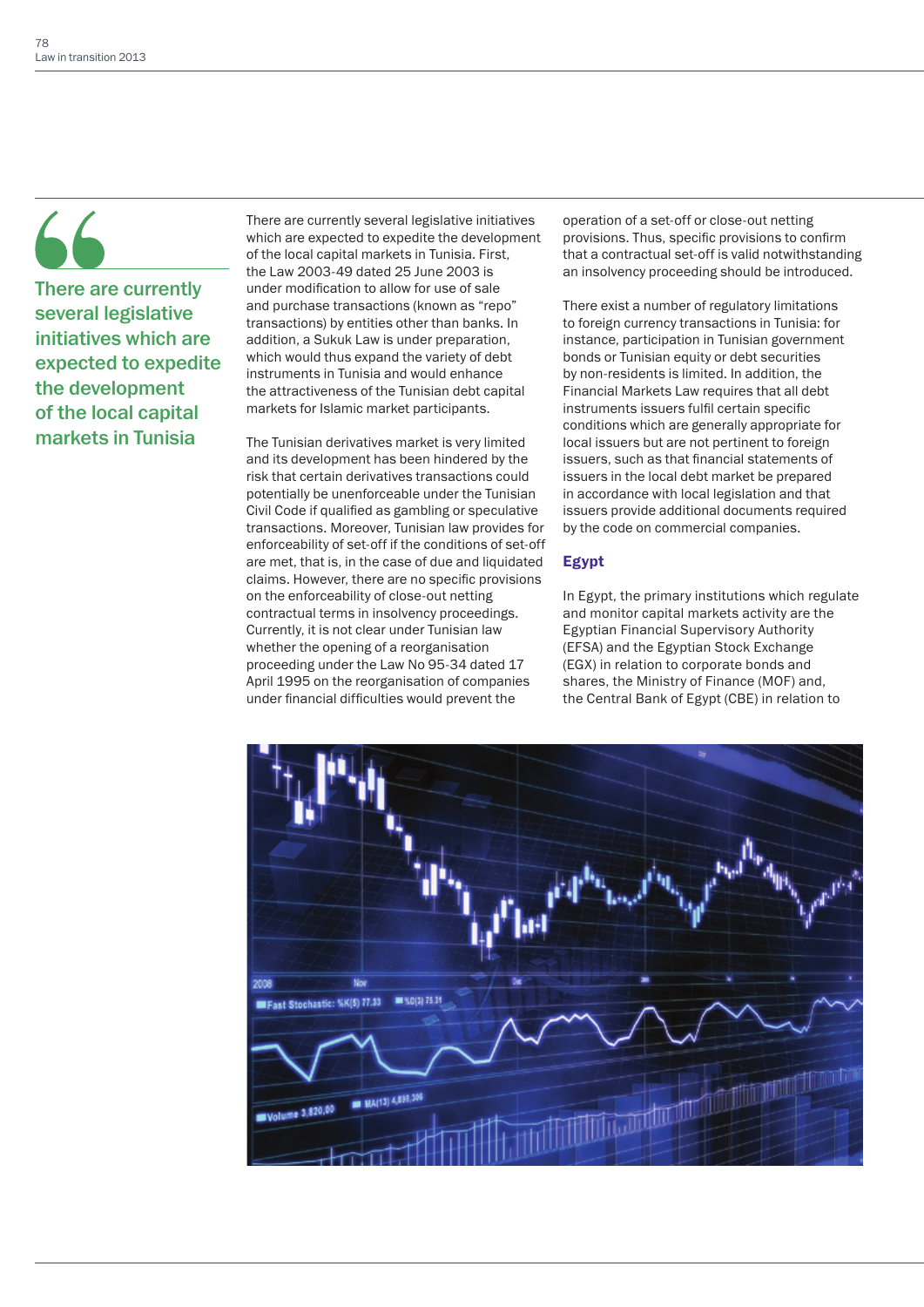Egypt does not yet have a legal or regulatory framework for the issuance of Islamic securities, and, as a consequence, an Islamic securities market has not developed

government bonds and treasury bills. One of the key areas of the existing legal framework that could benefit from improvement is the current review process carried out by the EFSA of issuing documentation for local debt securities. Market participants view it as very time-consuming and often inconsistent, which is a factor that discourages issuances. To improve the efficiency of this offering process and increase consistency it may be desirable to re-evaluate the documentation which is currently required as well as coordinate the various divisions within the EFSA involved in the review. Moreover, some of the applicable EFSA regulations, such as the one on convertible bonds issuances, may need to be revised as market participants view some of them as not aligned with regulatory practices outside of Egypt and unnecessarily discouraging valid market activity. Similarly, the regulation of repo transactions would benefit from clarification as repo transactions which have not been expressly authorised either by the EFSA or CBE could be unenforceable.

Egypt does not yet have a legal or regulatory framework for the issuance of Islamic securities, and, as a consequence, an Islamic securities market has not developed. While the Capital Market Law<sup>5</sup> provides for the possibility of issuing shares, bonds and sukuk, there are no detailed rules governing the issuance of sukuk and there is no description for the possible underlying structures. A draft regulation on issuance of sukuk is being developed by

the EFSA and adoption of this regulation should improve matters significantly.

The corporate bond market is generally underdeveloped, as is the case in the other SEMED countries (see Chart 1), due to lack of timely availability of price information on OTC trades of government bonds. Due to this price opacity, it is difficult for market participants not involved in a given trade to establish accurate benchmark yield-curves, which corporate bond issuers could use to price their issuances. Real-time price information on trades of treasury bills would be a step forward to facilitate the development of benchmark yield curves.

A recent and positive development in Egyptian capital markets is the discussion on the drafting of a complete new chapter of the Executive Regulations to the Capital Market Law in connection with mutual funds. One of the main advantages of this proposed revised regulation is that, *inter alia,* it would override the currently existing two separate regimes regulating mutual funds depending on when those funds were formed (post- or pre- 2002) and, is therefore, expected to simplify mutual fund management. The most prominent reform proposed in the new draft intends to address previous weaknesses in the regulation, particularly in relation to the corporate structure and legal personality of funds and the lengthy procedures in relation to fund incorporation and offering of fund certificates. In addition, the draft regulations would provide more detail on the activities

## Chart 1



Total volume of the outstanding non-government bonds compared to total volume of the outstanding bonds, in relation to GDP as of January 2013

■ Non-Government bonds as a % of GDP \* ■ Total bonds (including treasury bills) as a % of GDP

\* Non-governmnet bonds includes corporates, municipalities and public companies bonds. Source: Bloomberg; National Exchanges of Egypt, Jordan, Morocco and Tunisia; and the Gulf Bond and Sukuk Association.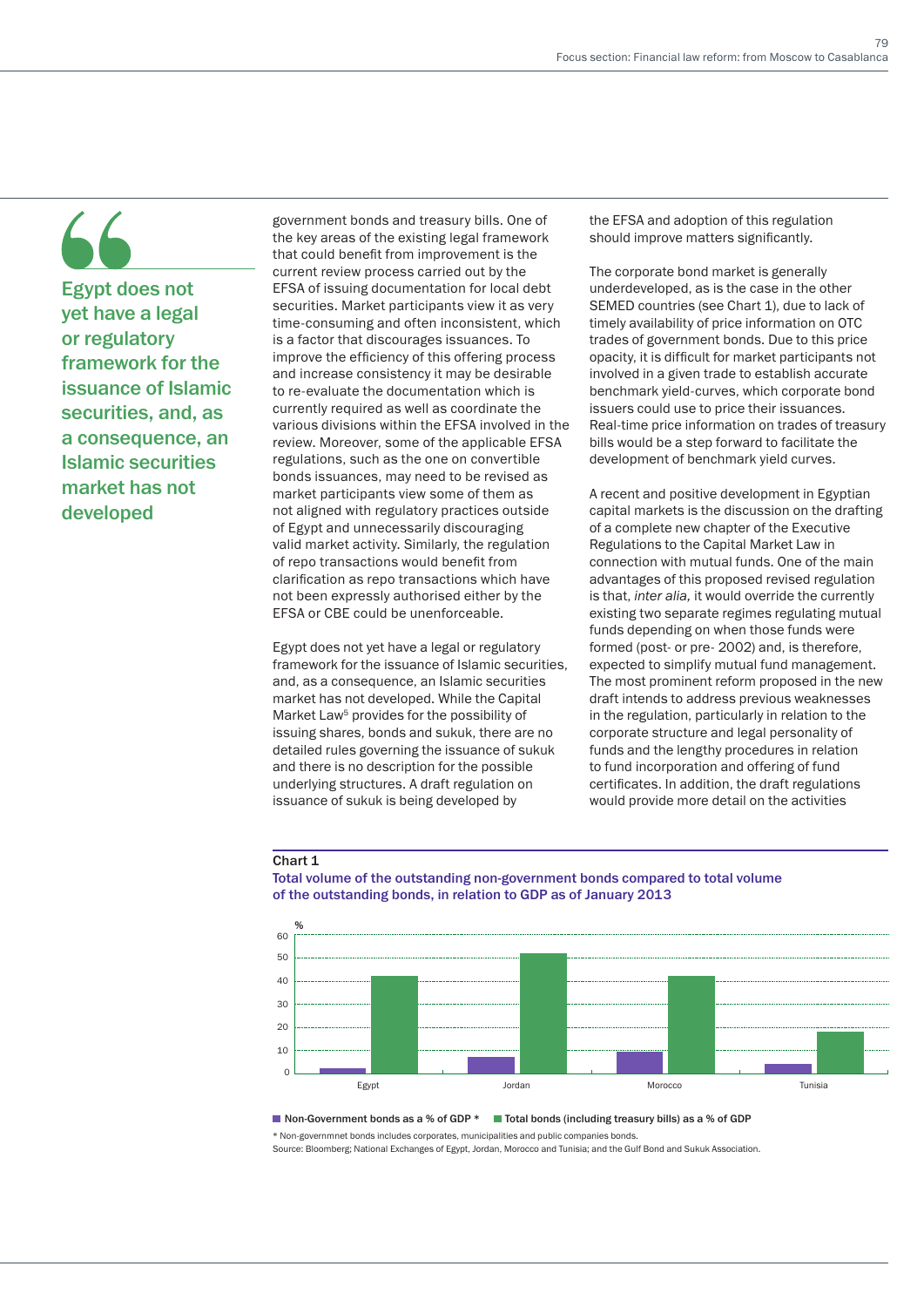# $66$

The city of Casablanca has the ambition to become a major financial centre for north and west Africa, through the creation of a new regional financial hub, Casablanca Finance City

of specific purpose funds and fill in some of the gaps present in the current regulation. However, the unstable socio-political situation in the country at the time of writing means that progress has so far been very limited.

# **Morocco**

The primary institutions which regulate and monitor capital market activity are the *Conseil Déontologique des Valeurs Mobilières*  (CDVM), the Moroccan stock exchange (Stock Exchange), the Ministry of Finance (MOF), Bank Al-Maghrib (Central Bank) and the *Commission de coordination des organes de supervision du secteur financier* (Joint Supervision Commission). A significant number of important legislative and regulatory reforms of the regulation of capital market activity in Morocco have been undertaken recently. Specifically, some of the primary institutions regulating the capital markets are being reformed to increase their independence and supervisory powers; efforts to introduce Islamic finance products are underway; a draft law on covered bonds is being prepared (more details are provided in "Morocco Covered Bonds Project" by Nouaman Al Aissami and Hicham Talby, at page 62 of this journal); and a draft law establishing a regulated market (under the supervision of the

CDVM and the Central Bank) for the trading of derivatives instruments is being prepared. The Moroccan legal and regulatory framework governing capital markets is currently being reformed and harmonised with the EU *acquis communautaire*, primarily to reflect the best practices that EU law is seen to incorporate. The city of Casablanca has the ambition to become a major financial centre for north and west Africa, through the creation of a new regional financial hub, Casablanca Finance City (CFC)<sup>6</sup>. For the CFC to be successful, the Stock Exchange should be modernised, and in this respect, the Stock Exchange is currently working on a draft law that would expand and update its trading platform to allow for listing of a wider variety of instruments. Also under discussion is the Stock Exchange's ownership structure, and expediting of the listing process.

Draft laws are under way to amend the Banking Law and the Securitization Law to enable the establishment of participative finance investment vehicles, which would facilitate transactions consistent with the principles of Islamic finance.

The main factor discouraging the access of foreign issuers to the Moroccan debt capital markets is the number of limitations to foreign

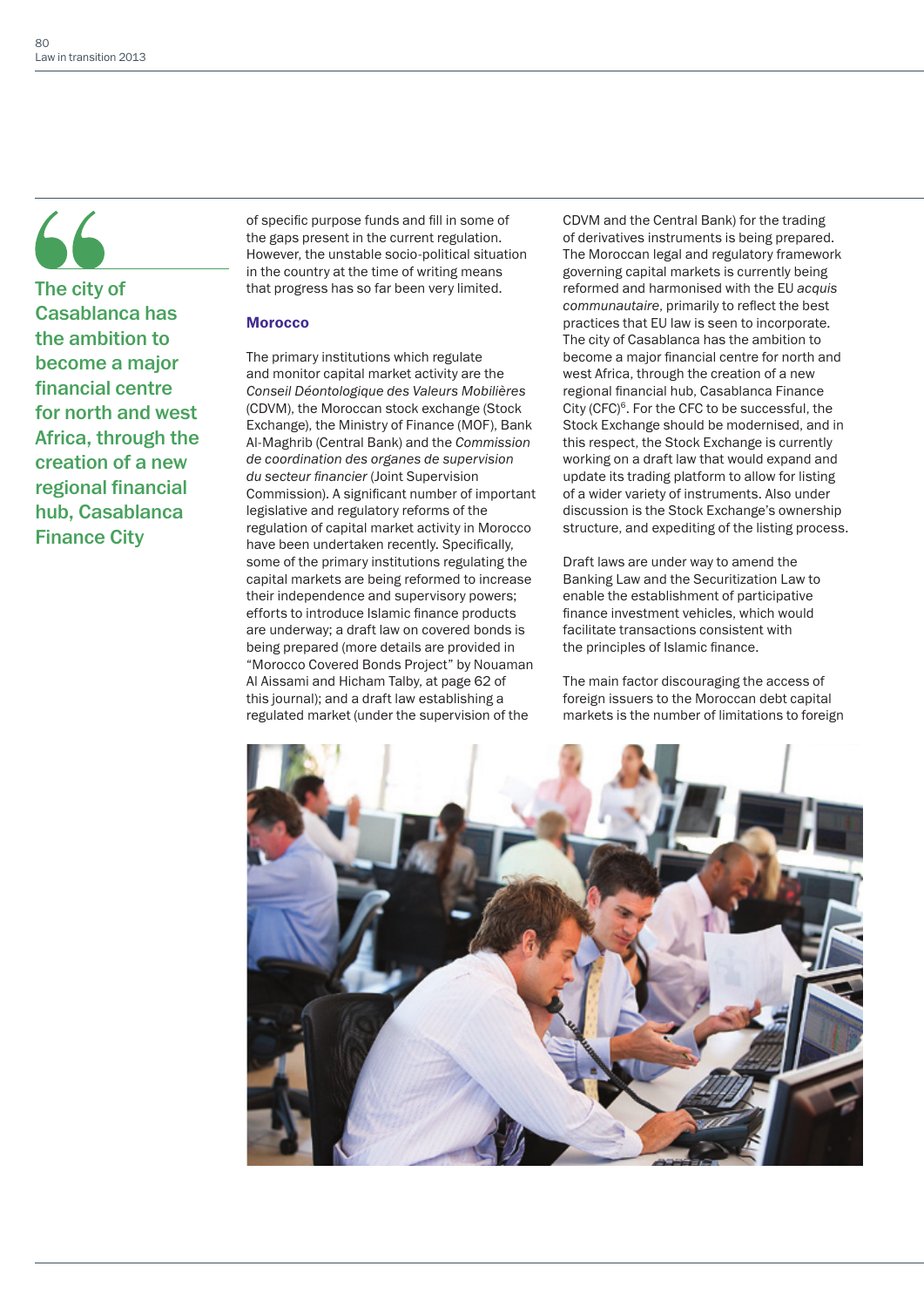SEMED countries share some similar problems hampering the development of capital markets, such as the uncertainty surrounding validity of derivatives transactions and also enforceability in case of one party's insolvency

financial transactions. For example, foreign companies must seek prior consent of the MOF for any kind of public offering (either a primary listing of securities on the Stock Exchange or the issuance or sale of securities to the public by way of canvassing or marketing). Furthermore, there are no detailed published rules for this approval process and such applications are considered by the MOF on a case-by-case basis.

Currently, Morocco has no specific legislation authorising or governing the purchase and sale of derivatives instruments, whether on the Stock Exchange or OTC. In the absence of appropriate framework, there is a risk that some transactions might be classified as "gambling" and therefore void. Moreover, automatic set-off allowed by law does not benefit non-resident parties, which have to obtain the prior approval of the Foreign Exchange Office; furthermore, both set-off and close-out contractual terms may be unenforceable in insolvency proceedings. The Draft Derivatives Trading Law being developed by the CDVM to set up a regulated market is expected to provide solutions to these issues. However, at this stage, this draft law does not address the OTC market where most of the transactions take place.

# **Conclusion**

This brief overview shows that SEMED countries share some similar problems hampering the development of capital markets, such as the uncertainty surrounding validity of derivatives transactions and also enforceability in case of one party's insolvency. It will thus be important across the four jurisdictions to introduce concepts of set-off and close out netting, where these concepts either do not exist or are not fully developed. The EBRD has advised and followed the development in this area in a number of countries (most recently in Ukraine, for example), and therefore could assist in this respect.

It is also worth noting that all four SEMED countries are currently exploring the opportunity for, or actively working on, the introduction of Islamic financial products. However, marked differences in development stage and pace of reform are found: in Morocco, for instance, capital market reform is high on the agenda and no less than 12 laws are being developed. In Egypt, the reform process has slowed, despite various issues that need to be addressed. Less developed capital markets jurisdictions, like Jordan or Tunisia, should ensure appropriate sequencing of reforms by addressing basic impediments first, before introducing more advanced instruments.

Lastly, the assessment has also revealed the need to strengthen the various regulatory bodies responsible for the capital markets in the various countries in the SEMED region and to ensure enhanced cooperation among them. This would be of importance in building a more coherent and consistent application of a legal and regulatory framework to market participants and would thus impact positively on investors' confidence in the markets.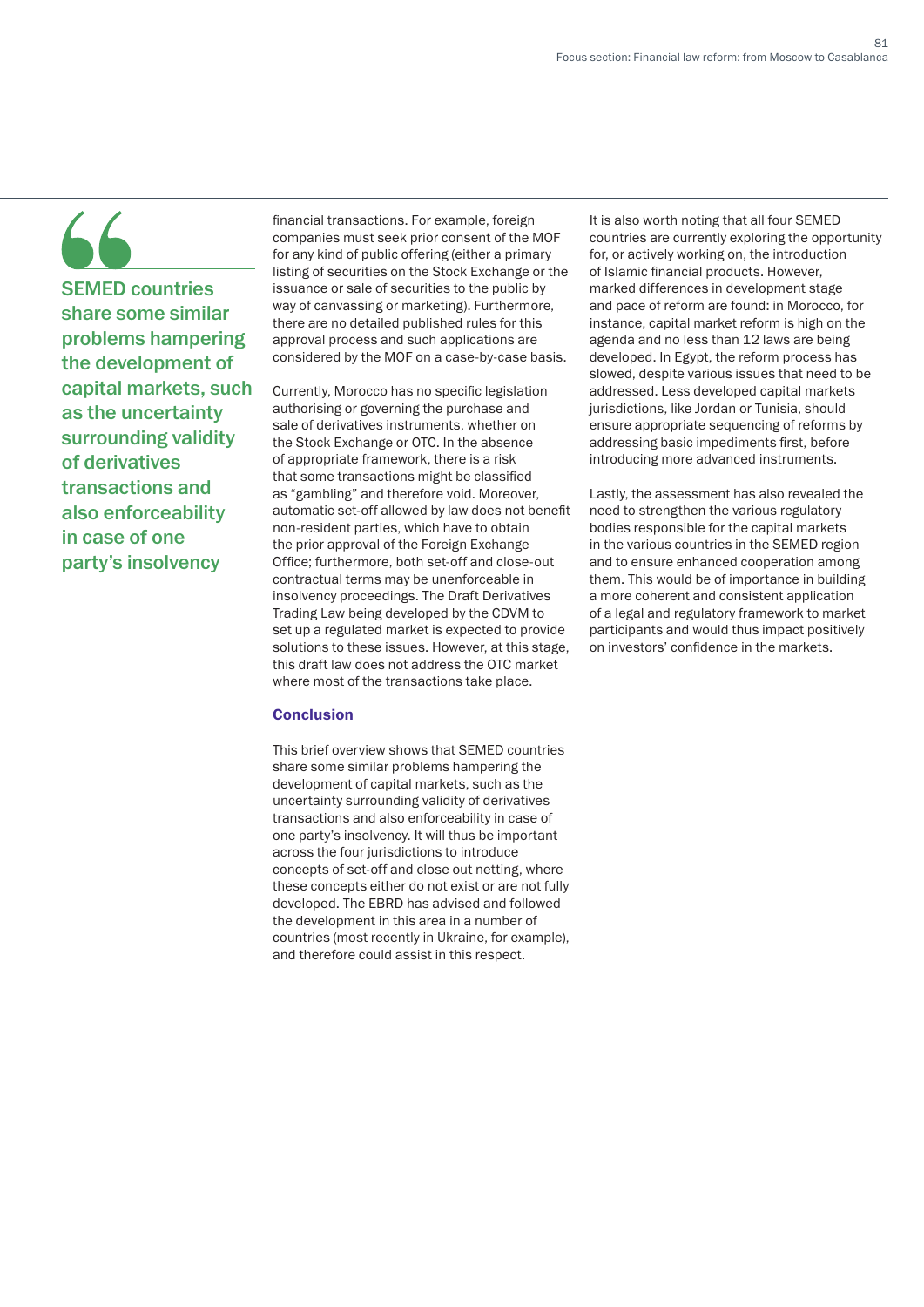# **Notes**

- <sup>1</sup> The Securities Law No. (76) of 2002 which came into effect on 31 December 2002.
- $^2$  The Companies Law No. (22) of 1997 which came into effect on 15 June 1997.
- <sup>3</sup> Financial Law: Law No. 94-117 dated 14 November 1994 on the reorganisation of the financial market.
- <sup>4</sup> The decree requires at least two of the following conditions to be met for a person to qualify as a sophisticated investor:
- *•* annual average over 200 people
- *•* balance sheet total of more than 20 million dinars
- *•* consolidated turnover or net income in excess of 40 million dinars
- Any individual investor who conducted an initial subscription of at least one hundred thousand dinars and filling at least one of the two following conditions:
- *•* having occupied for a period of at least two years, a position in the financial sector, and has evidence that he has acquired knowledge of managing portfolios securities
- *•* holding a portfolio of securities or for deposits worth equal to or greater than one million dinars
- 5 Capital Market Law number 95 of 1992.
- 6 http://www.casablancafinancecity.com/?Id=89&lang=en
- <sup>7</sup> Input from the Casablanca office of Clifford Chance International LLP was received on the Moroccan part of this article.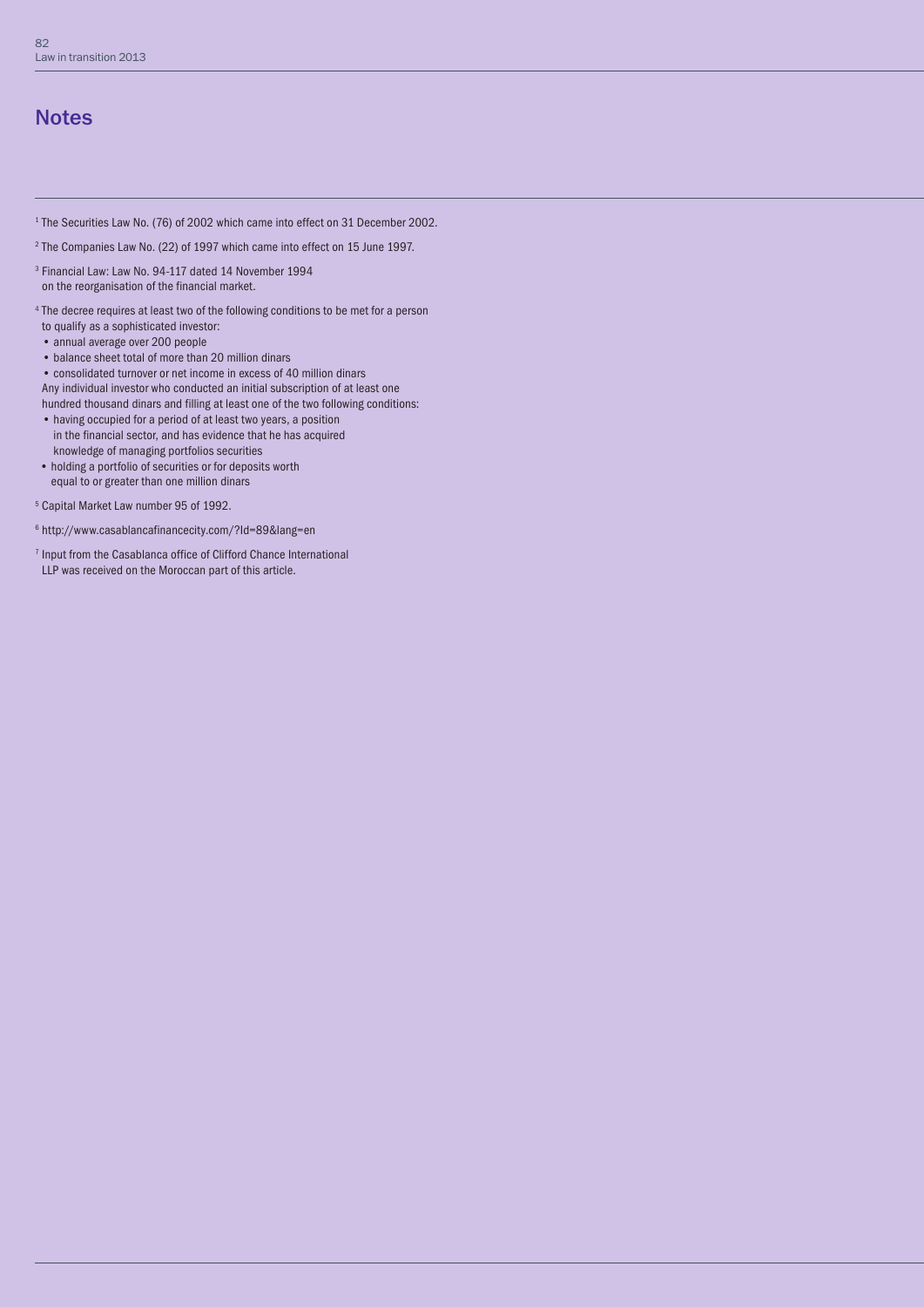## Sharkawy & Sarhan Law Firm

Karim Sarhan Partner Tel:+202 22690 881 Ext.: 104 Email: ks@sharkawylaw.com

# Ahmad Farghal

Associate Tel: +202 22690 881 Ext.: 123 Email: af@sharkawylaw.com

Sharkawy & Sarhan Law Firm 2 Metwaly El Sharawy St. **Sheraton** Cairo, Egypt



# Ali Sharif Zu'bi Law firm

Kareem H. Zureikat Associate Tel: + 962 6 464 2908 Fax: + 962 6 463 4277 Email: kareem.zureikat@zubilaw. com

Ali Sharif Zu'bi PO Box 35267 Jebel Amman, First Circle 18 Al-Kulliyah Al-Ilmyah Al-Islamyah Street, Astra Building, 4th Floor, Amman 11180, Jordan



JURISMED

Maya Boureghda Chebeane Partner Tel.: +216 71 862 025 Email: maya.boureghda@ juris-med.com

JURISMED Immeuble Sarra Le Boulevard Principal Les Berges du Lac 1053 Tunis, Tunisia

### ORD C  $\mathbf{L}$ F F L. c H A  $\overline{\mathbf{N}}$ C E

Clifford Chance Casablanca

## Mustapha Mourahib

Partner Tel: + 212 520 132080 Email: mustapha.mourahib@ cliffordchance.com

### Ouns Lemseffer

Associate (Casablanca Office) Tel: +212 520 132084 Email: ouns.lemseffer@ cliffordchance.com

Clifford Chance Casablanca 169 Boulevard Hassan 1er Casablanca 20000 Morocco



With the collaboration of

Clifford Chance US LLP

1 Lewis Rinaudo Cohen Partner Tel: +1 212 878 3144 Tel: +1 212 878 8375 Email: lewis.cohen@ cliffordchance.com

2 Yana Mihaleva Associate Tel: +1 212 878 8049 Tel: +1 212 878 8000 Email: yana.mihaleva@ cliffordchance.com

Clifford Chance US LLP 31 West 52nd Street New York, NY 10019 United States





Legal Transition Team, **FRRD** 

# 3 Jacek Kubas Legal Specialist Local Currency and Capital

Markets Development, EBRD Tel +44 20 7338 7495 Fax + 44 20 7338 6150 Email: kubasj@ebrd.com

4 Dina Anastas Intern

Financial Law Unit, EBRD Tel +44 20 7338 8263 Fax + 44 20 7338 6150 Email: anastasd@ebrd.com

European Bank for Reconstruction and Development One Exchange Square London, EC2A 2JN United Kingdom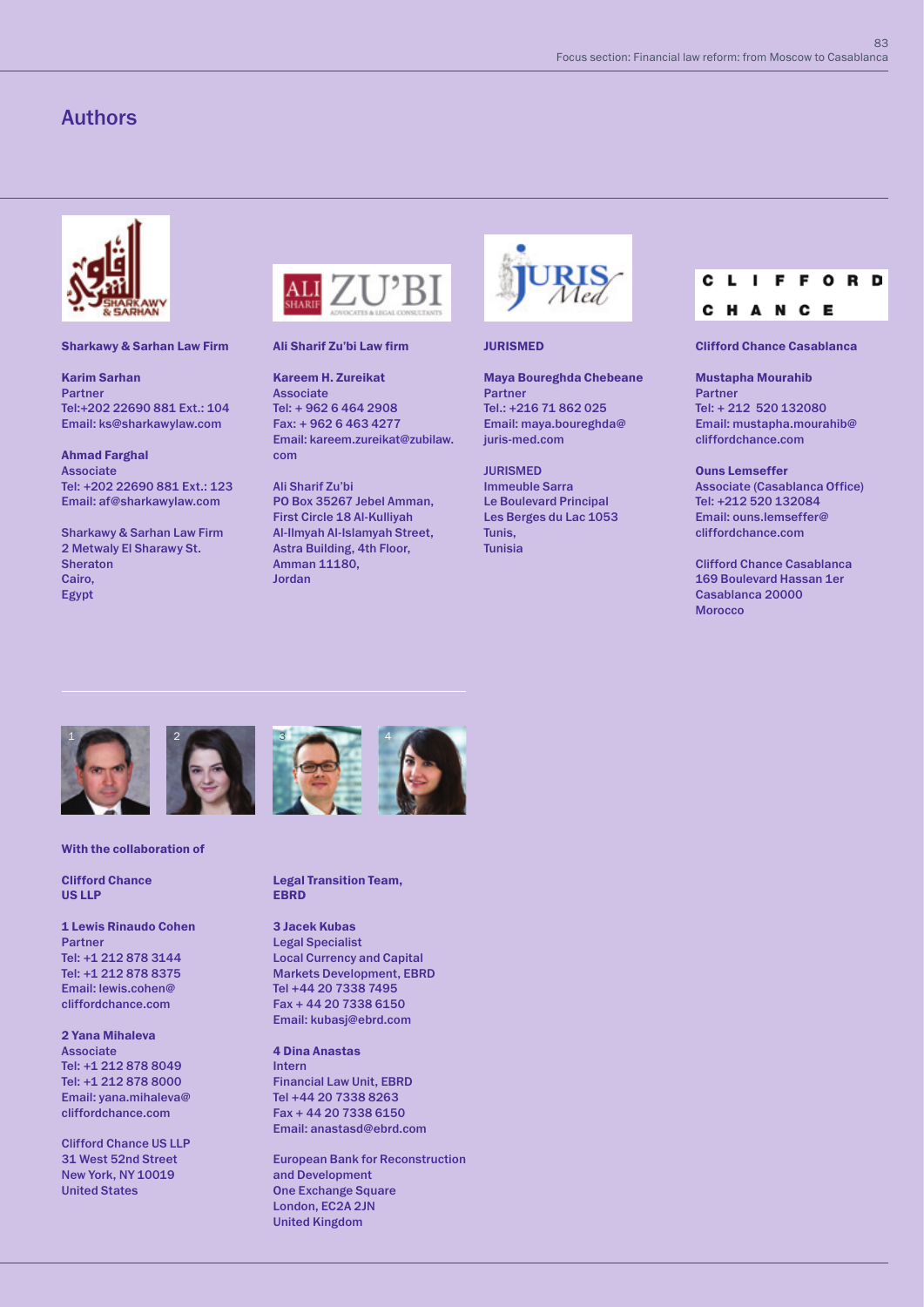# Abbreviations

| <b>CAPEX</b>    | Capital expenditure                                            |
|-----------------|----------------------------------------------------------------|
| CВ              | Covered bonds                                                  |
| <b>CBE</b>      | <b>Central Bank of Egypt</b>                                   |
| <b>CBJ</b>      | Central Bank of Jordan                                         |
| <b>CBT</b>      | Central Bank of Tunisia                                        |
| <b>CDVM</b>     | Conseil Déontologique des Valeurs Mobilières                   |
| <b>CEE</b>      | Central and eastern Europe                                     |
| <b>CFC</b>      | Casablanca Finance City                                        |
| <b>CIPE</b>     | Centre for International Private Enterprise                    |
| <b>CNEA</b>     | Comité National de l'Environnement des Affaires                |
| <b>DIFC</b>     | <b>Dubai International Finance Centre</b>                      |
| <b>EBRD</b>     | The European Bank for Reconstruction and Development           |
| <b>EECA</b>     | Eastern Europe and Central Asia                                |
| <b>EFSA</b>     | The Egyptian Financial Supervisory Authority                   |
| <b>EGX</b>      | Egyptian Stock Exchange                                        |
| <b>ESG</b>      | Environmental, social and governance                           |
| <b>ERRADA</b>   | The Egyptian Regulatory Reform and Development                 |
| EU              | European Union                                                 |
| <b>EUIR</b>     | European Union Insolvency Regulation                           |
| <b>FAO</b>      | Food and Agriculture Organisation of the United Nations        |
| <b>GDP</b>      | Gross domestic product                                         |
| <b>GDR</b>      | <b>Global Depositary Receipt</b>                               |
| <b>ICT</b>      | Information and Communication Technology                       |
| <b>IFC</b>      | International Finance Corporation                              |
| <b>IFIs</b>     | International Financial institutions                           |
| <b>JSC</b>      | Jordan Securities Commission                                   |
| <b>LBO</b>      | Leveraged buyout                                               |
| LC <sub>2</sub> | Local Currency Capital Markets Initiative                      |
| LE.             | livre égyptienne (French for Egyptian pound)                   |
| <b>LLC</b>      | Limited liability company                                      |
| <b>LTP</b>      | <b>Legal Transition Programme</b>                              |
| <b>LTV</b>      | Loan to Value                                                  |
| <b>MCB</b>      | Mortgage covered bond                                          |
| <b>PCB</b>      | Public covered bond                                            |
| <b>MAD</b>      | Morocco dirhams                                                |
| <b>MENA</b>     | Middle East and North Africa                                   |
| <b>MSAD</b>     | Ministry of State for Administrative Development               |
| <b>MOF</b>      | Ministry of Finance                                            |
| <b>MSMEs</b>    | Micro, small and medium-sized enterprises                      |
| <b>OECD</b>     | Organisation for Economic Co-operation and Development         |
| <b>OGC</b>      | Office of the General Counsel                                  |
| <b>OTC</b>      | Over the counter                                               |
| <b>PE</b>       | Private equity                                                 |
| <b>P-Notes</b>  | Participatory notes                                            |
| <b>SEMED</b>    | Southern and eastern Mediterranean                             |
| <b>SME</b>      | Small and medium-sized enterprise                              |
| <b>SOEs</b>     | State-owned enterprises                                        |
| <b>SPV</b>      |                                                                |
|                 | Special purpose vehicle                                        |
| <b>PPPs</b>     | Public-private partnerships                                    |
| <b>RIA</b>      | Regulatory Impact Assessment<br><b>Turkish Commercial Code</b> |
| TCC             |                                                                |
| <b>UNCITRAL</b> | The United Nations Commission on<br>International Trade Law    |
| <b>UNECE</b>    | United Nations Economic Commission for Europe                  |
|                 |                                                                |